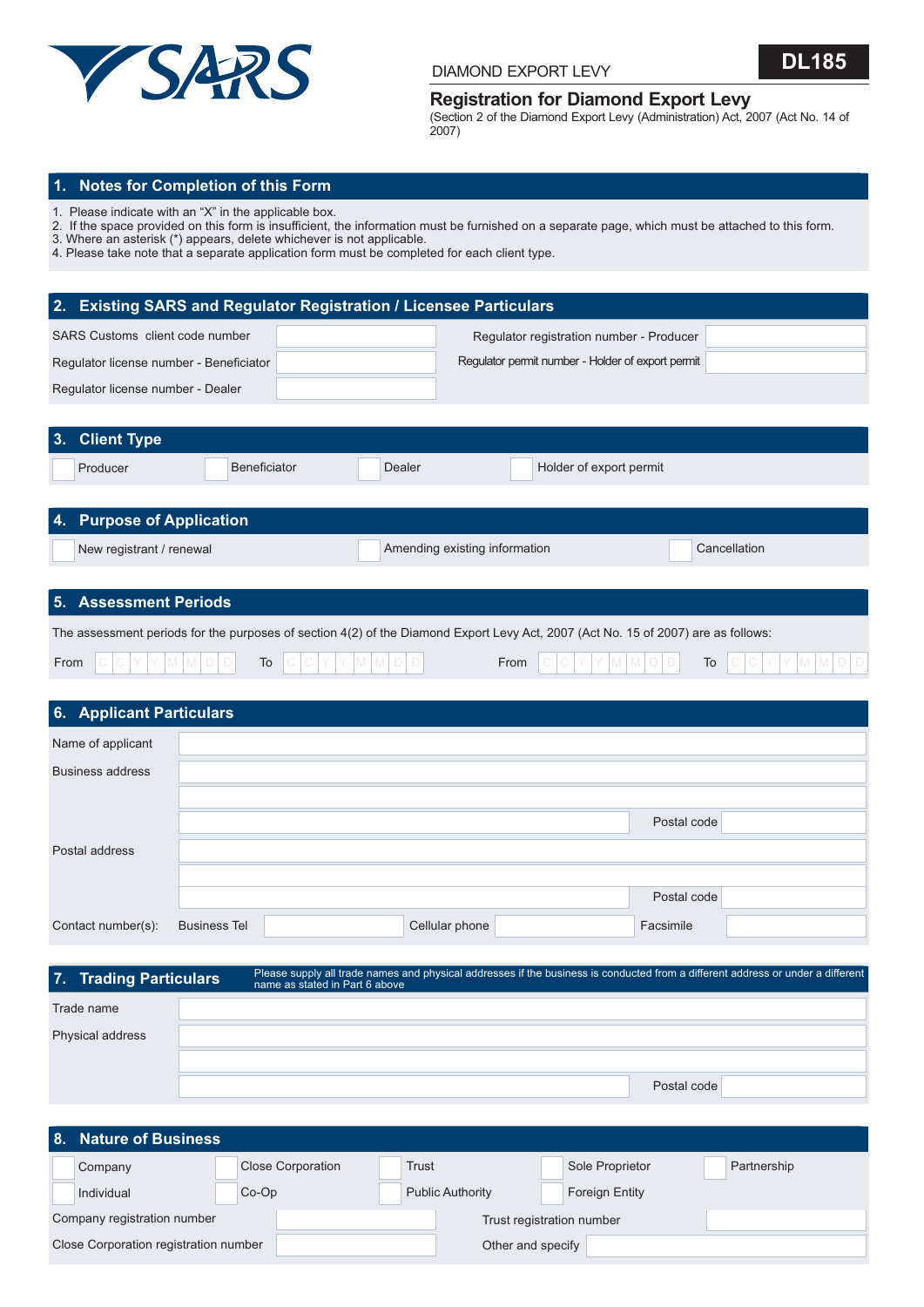| 9. Registration Particulars             |  |                             |  |  |  |  |  |  |
|-----------------------------------------|--|-----------------------------|--|--|--|--|--|--|
| a. SARS Revenue identification numbers: |  |                             |  |  |  |  |  |  |
| VAT registration number                 |  | Income Tax reference number |  |  |  |  |  |  |
| PAYE reference number                   |  | SDL reference number        |  |  |  |  |  |  |
| UIF reference number                    |  |                             |  |  |  |  |  |  |
|                                         |  |                             |  |  |  |  |  |  |

# **b. Particulars of \*Sole Proprietor and / or all \*Partner(s) / \*Managing Director / \*Financial Director / \*Director(s) / \*Member(s) / Trustee(s):**

| i) Initials         | Full name(s) |                 |             |
|---------------------|--------------|-----------------|-------------|
| Surname             |              |                 |             |
| Capacity            |              |                 |             |
| RSA ID number       |              | Passport number |             |
| Residential address |              |                 |             |
|                     |              |                 |             |
|                     |              |                 |             |
|                     |              |                 | Postal code |
|                     |              |                 |             |
| ii) Initials        | Full name(s) |                 |             |
| Surname             |              |                 |             |
| Capacity            |              |                 |             |
| RSA ID number       |              | Passport number |             |
| Residential address |              |                 |             |
|                     |              |                 |             |
|                     |              |                 |             |
|                     |              |                 | Postal code |

| 10. Contact person      |                     | Particulars of person who can be contacted regarding this application |
|-------------------------|---------------------|-----------------------------------------------------------------------|
| Surname                 |                     |                                                                       |
| First name(s)           |                     |                                                                       |
| Capacity                |                     |                                                                       |
| Contact number(s):      | <b>Business Tel</b> | Facsimile<br>Cellular phone                                           |
| Business e-mail address |                     |                                                                       |

| 11. Accountant / Accounting Firm Particulars                       |                     |  |                |  |             |             |  |  |
|--------------------------------------------------------------------|---------------------|--|----------------|--|-------------|-------------|--|--|
| Name of accountant /<br>accounting firm                            |                     |  |                |  |             |             |  |  |
| Particulars of the accountant / auditor or the accounting officer: |                     |  |                |  |             |             |  |  |
| Initials                                                           | Full name(s)        |  |                |  |             |             |  |  |
| Surname                                                            |                     |  |                |  |             |             |  |  |
| <b>Business address</b>                                            |                     |  |                |  |             |             |  |  |
|                                                                    |                     |  |                |  |             |             |  |  |
|                                                                    |                     |  |                |  |             |             |  |  |
|                                                                    |                     |  |                |  |             | Postal code |  |  |
| Postal address                                                     |                     |  |                |  |             |             |  |  |
|                                                                    |                     |  |                |  |             |             |  |  |
|                                                                    |                     |  |                |  |             |             |  |  |
|                                                                    |                     |  |                |  |             | Postal code |  |  |
| Contact number(s):                                                 | <b>Business Tel</b> |  | Cellular phone |  | Facsimile   |             |  |  |
| Business e-mail address                                            |                     |  |                |  | Postal code |             |  |  |